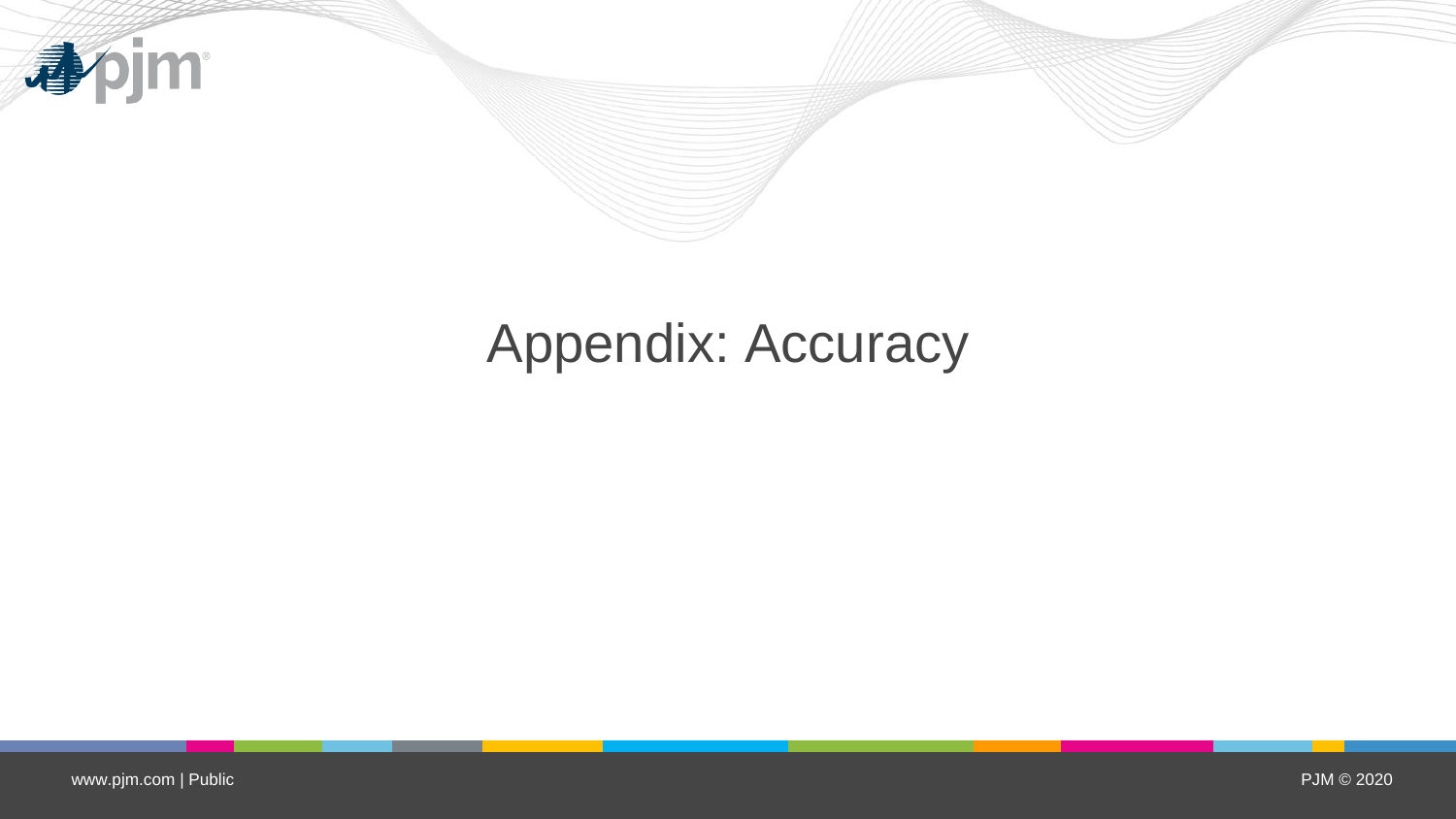

## Summer Zonal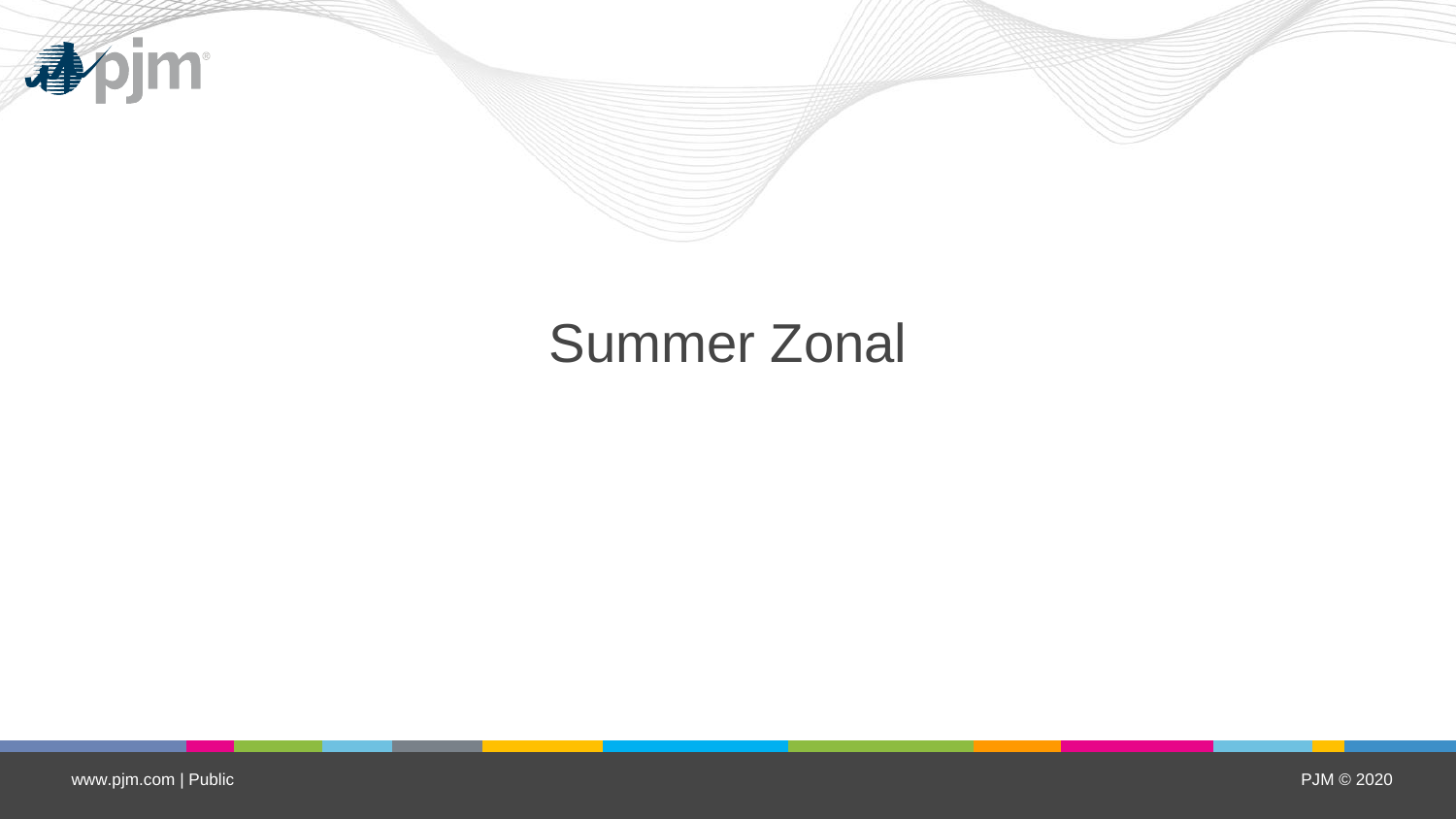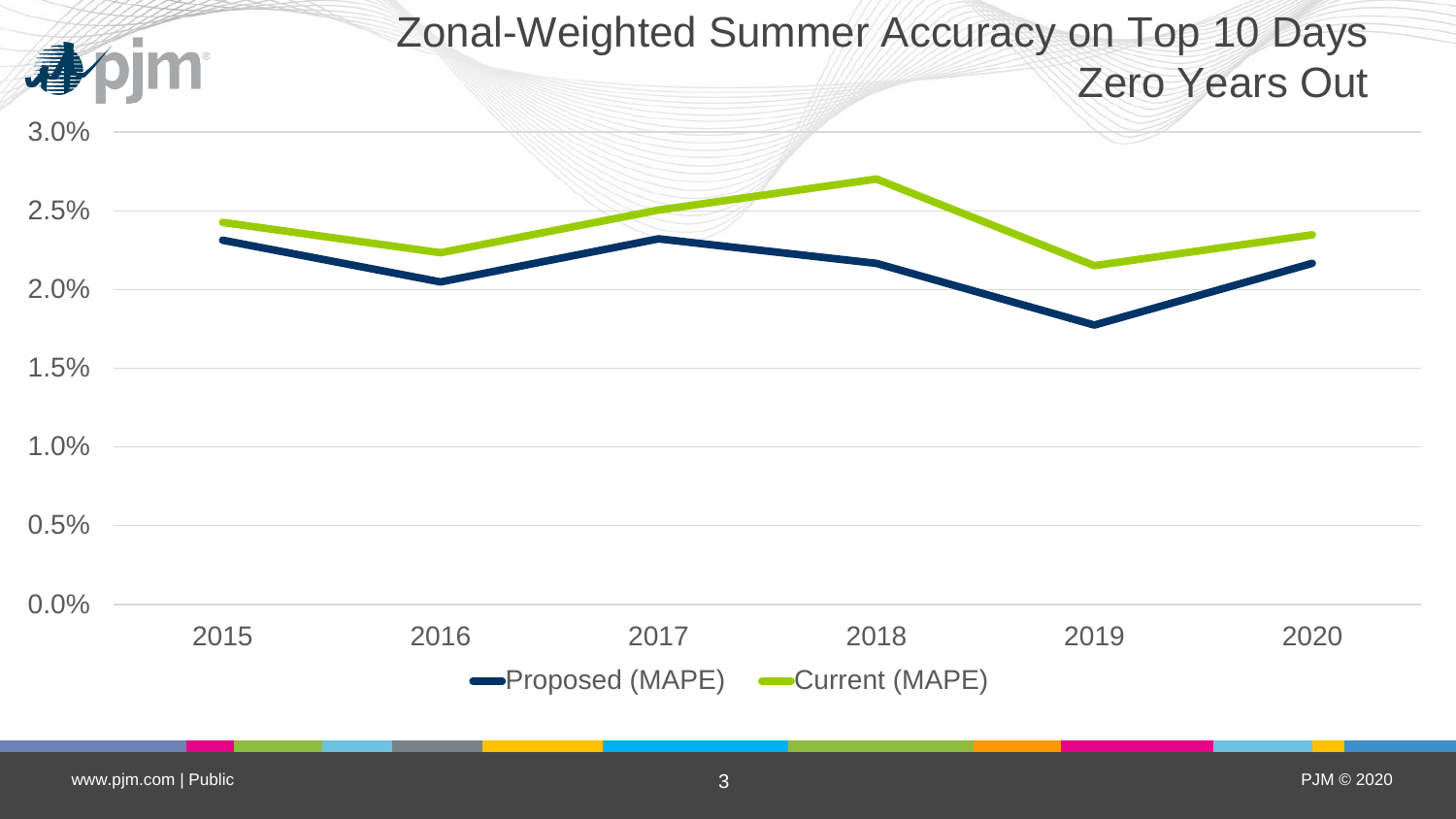

www.pjm.com | Public Public Public Public Public Public Public Public Public Public Public Public Public Public Public Public Public Public Public Public Public Public Public Public Public Public Public Public Public Publi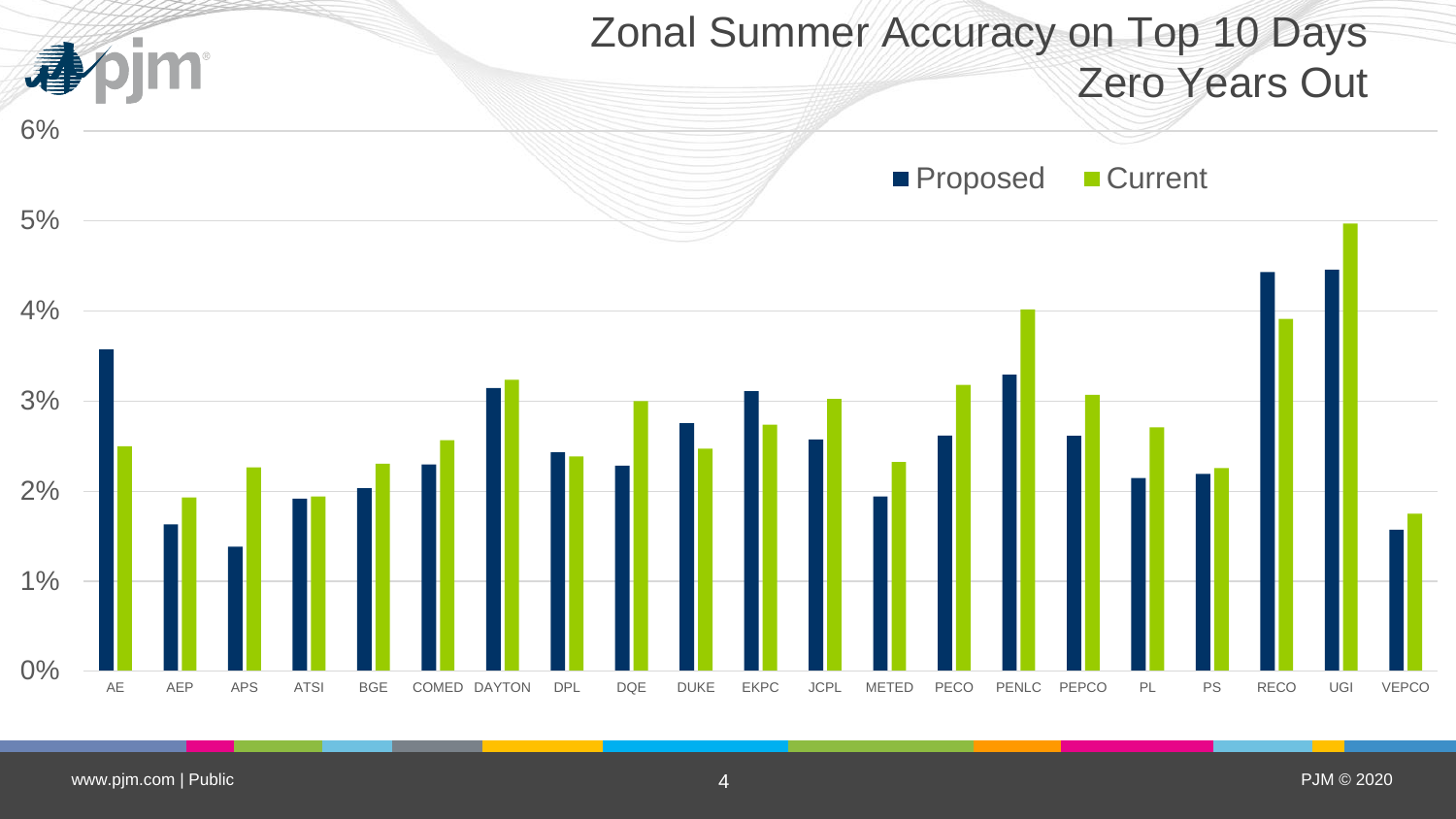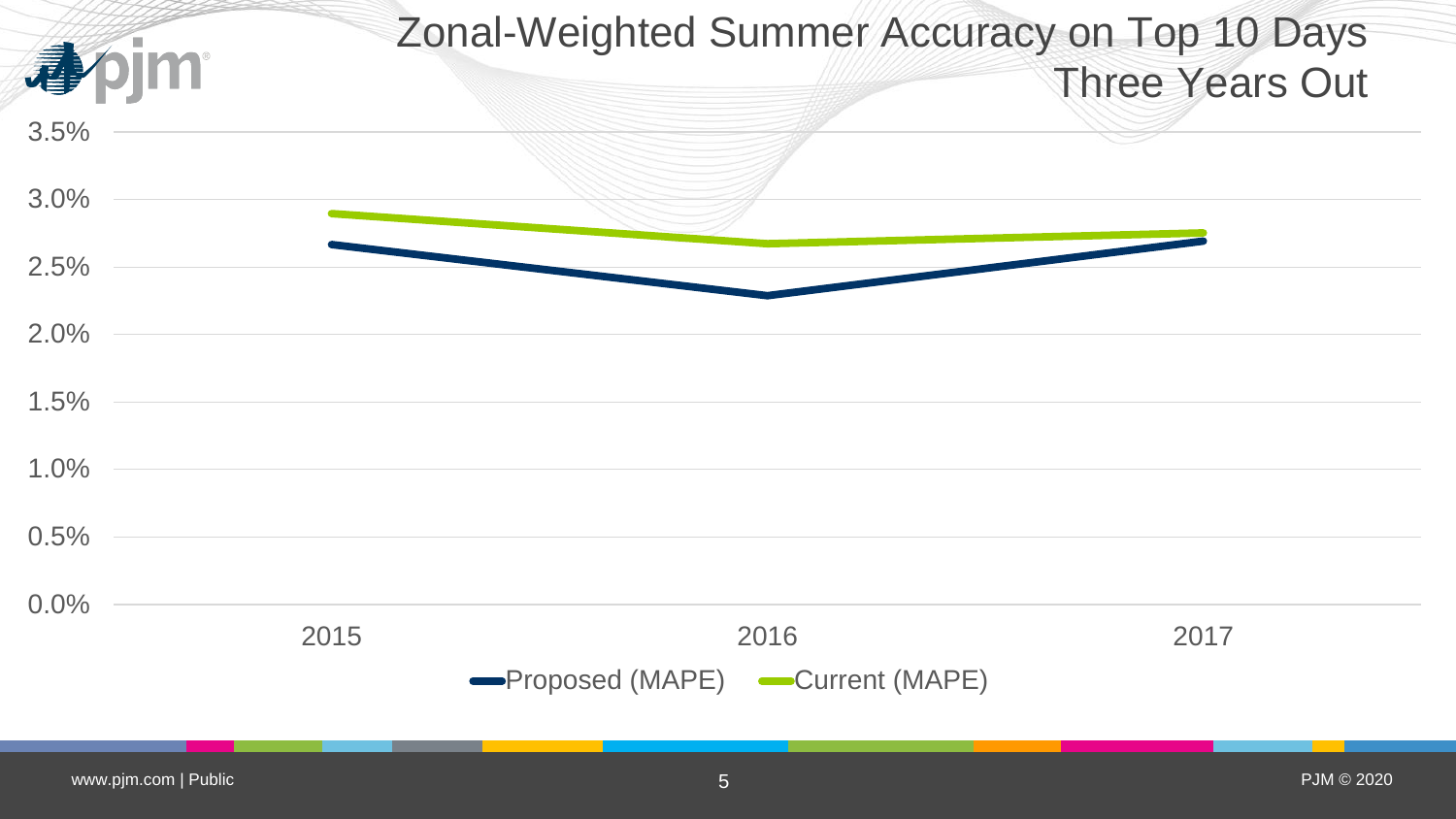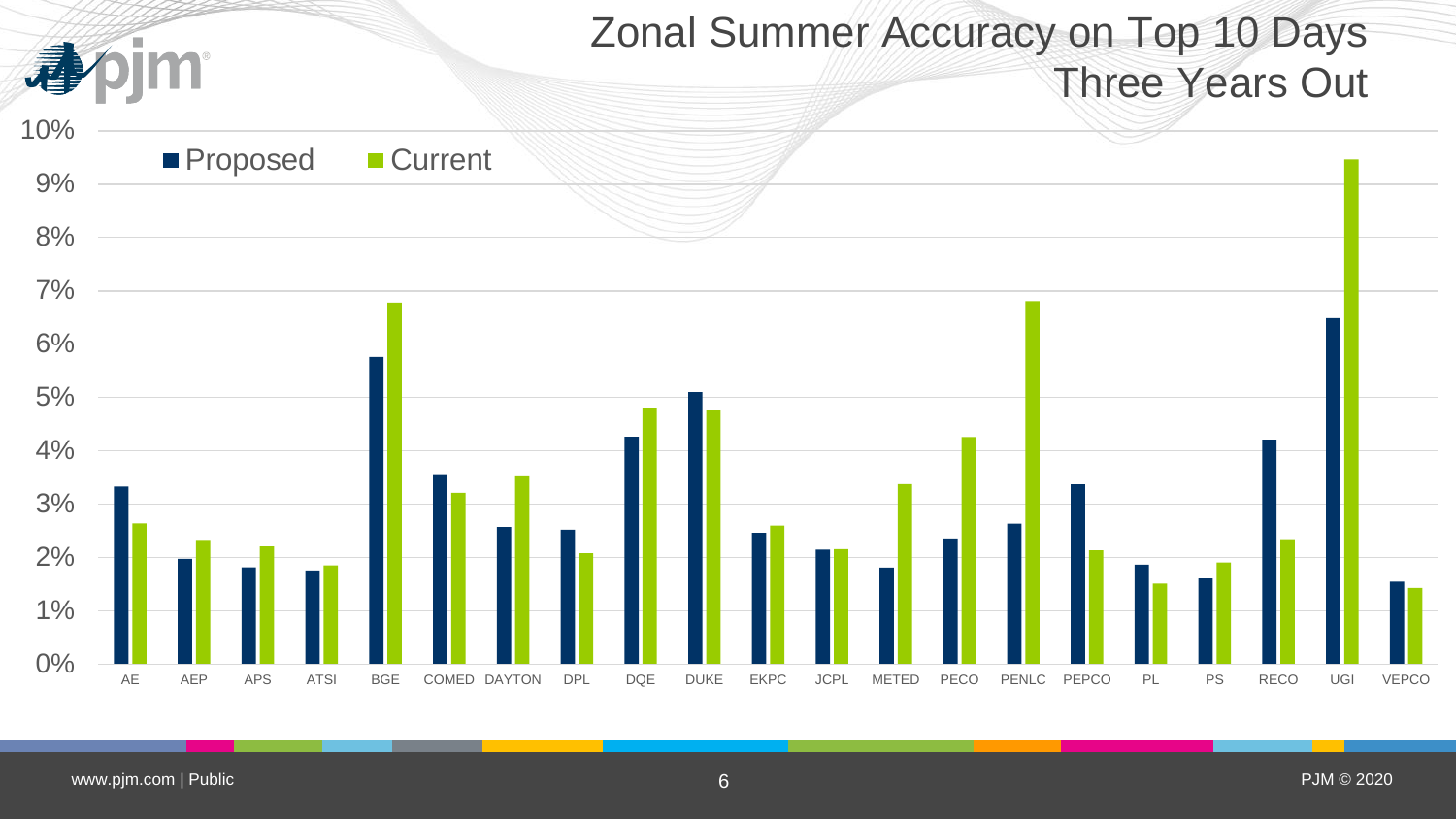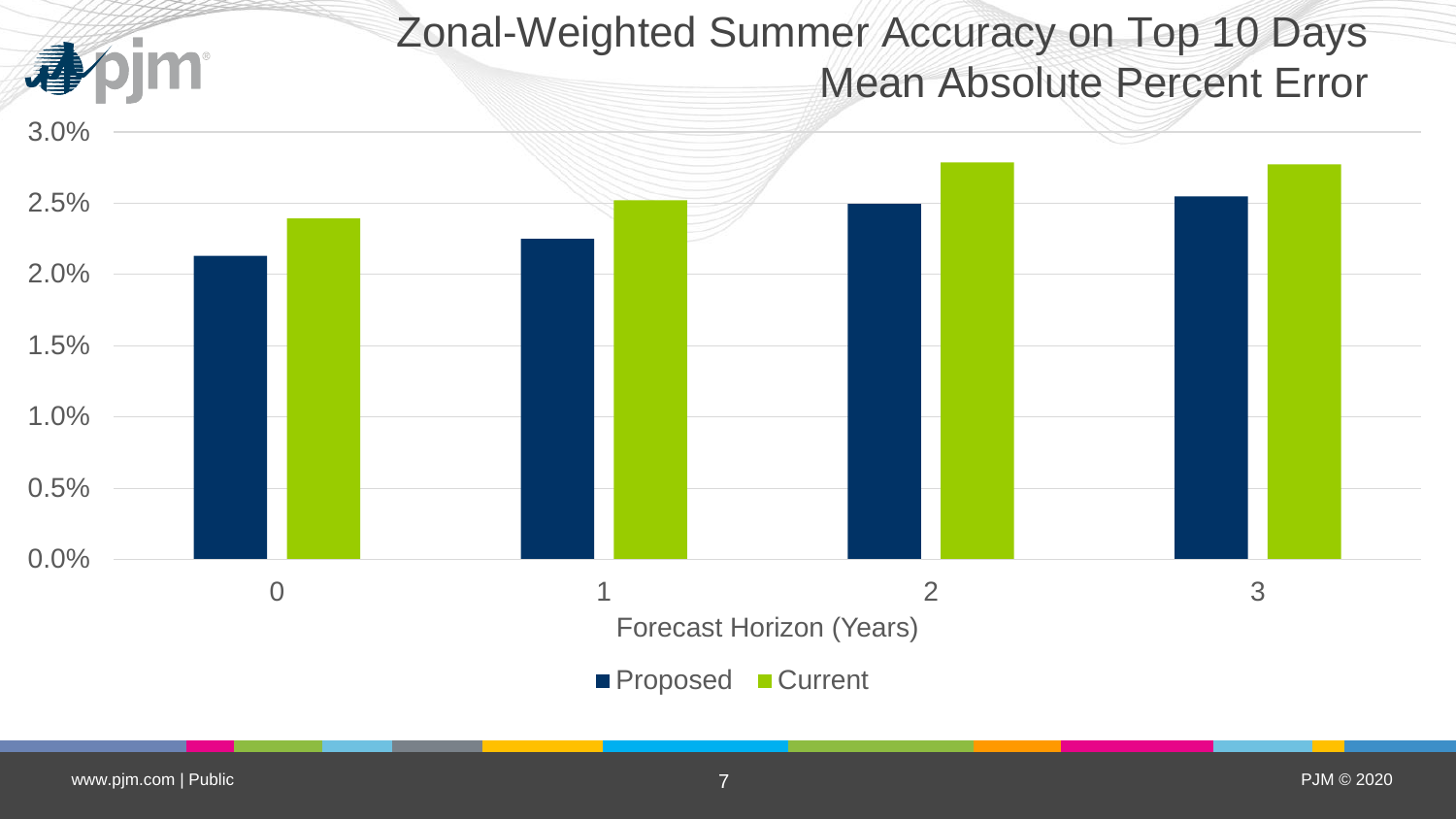

## Winter Zonal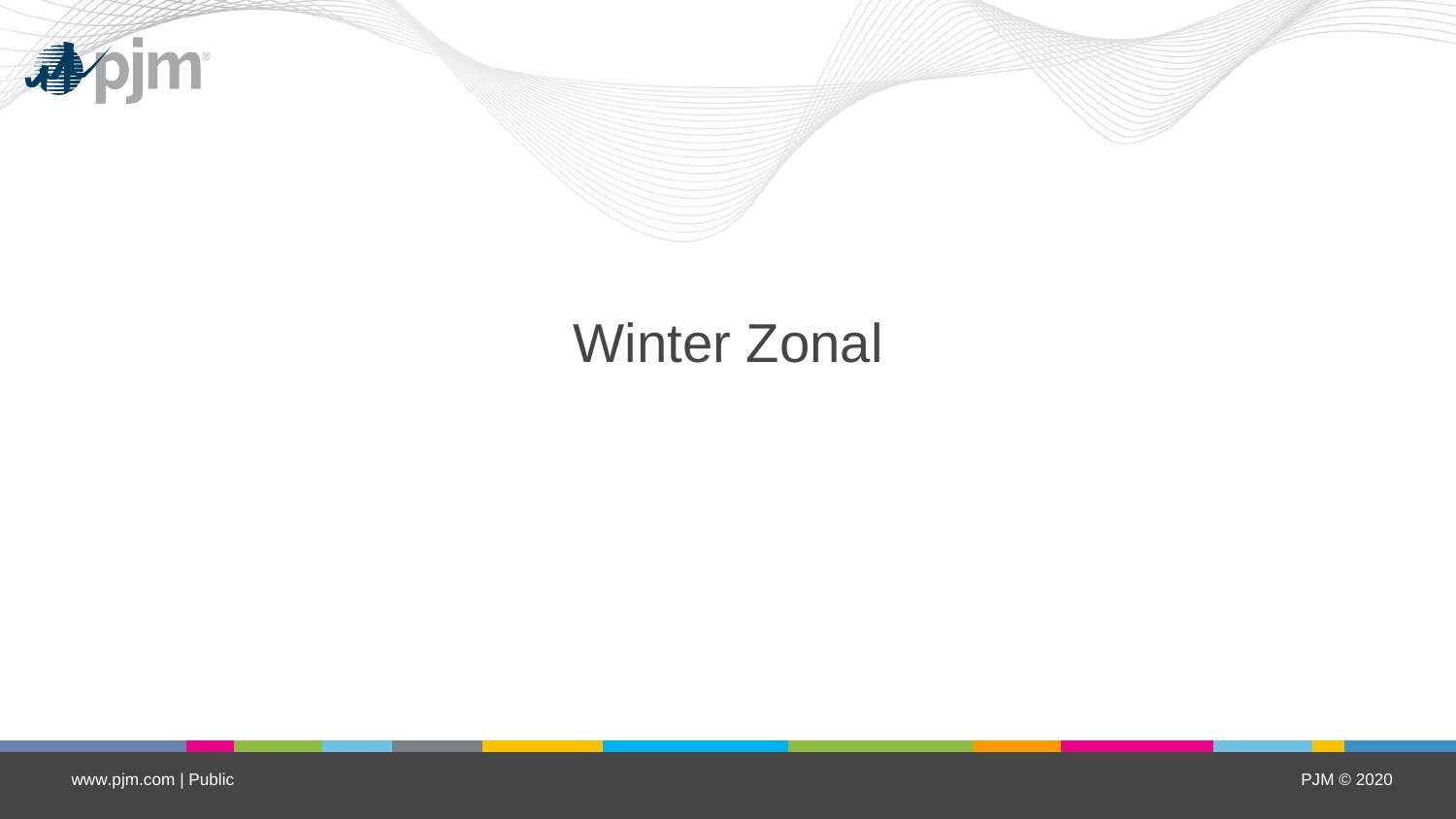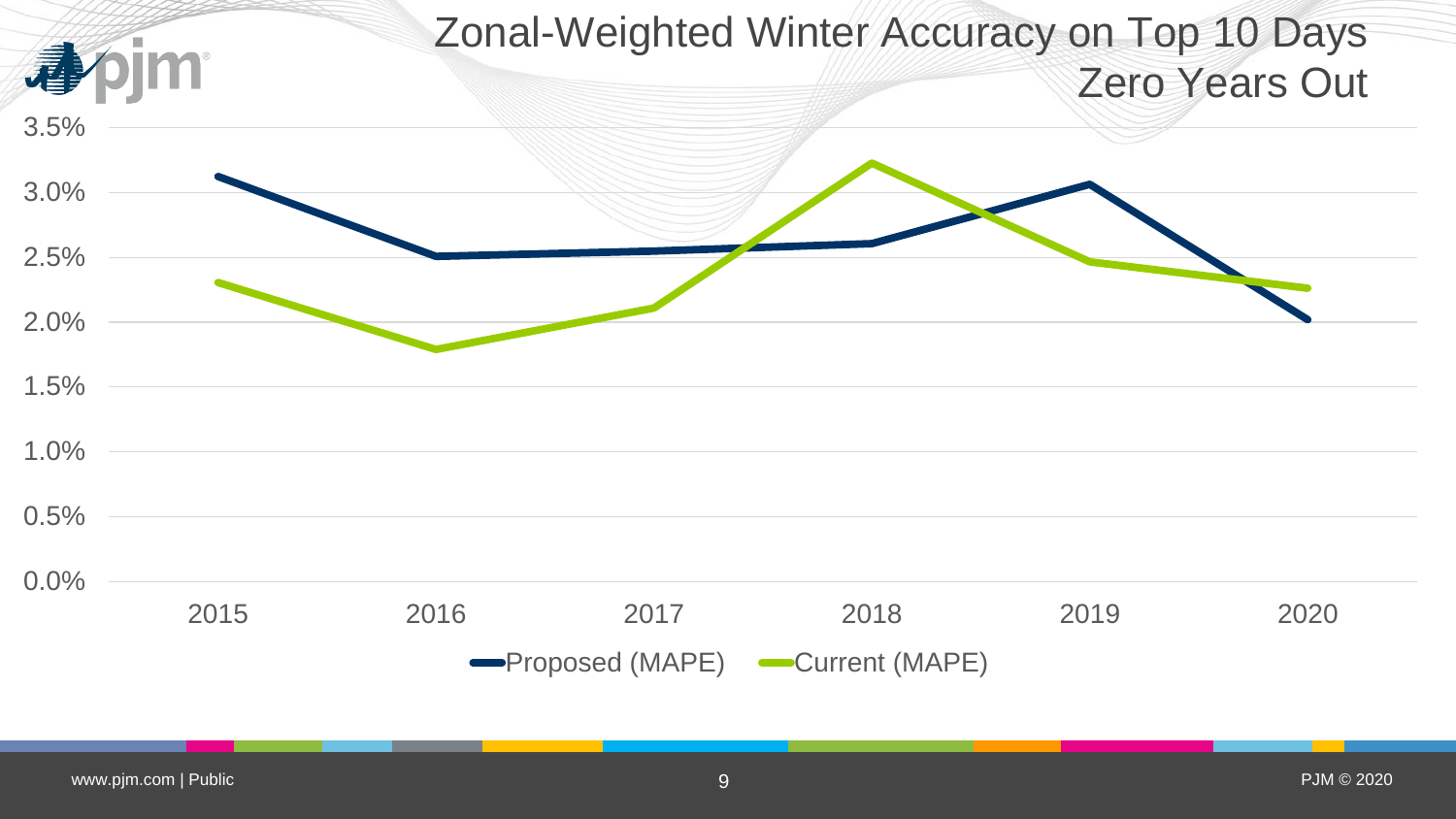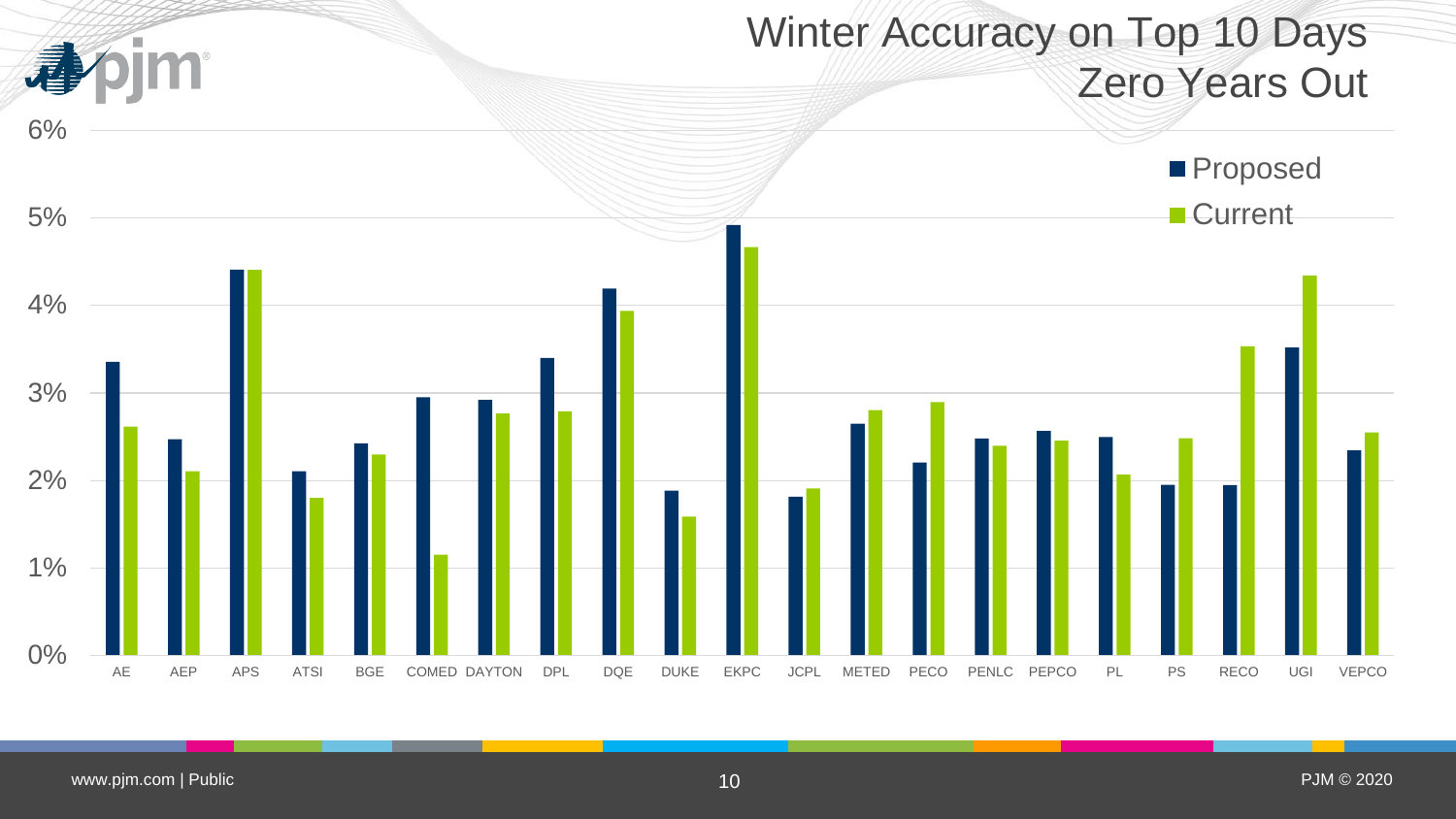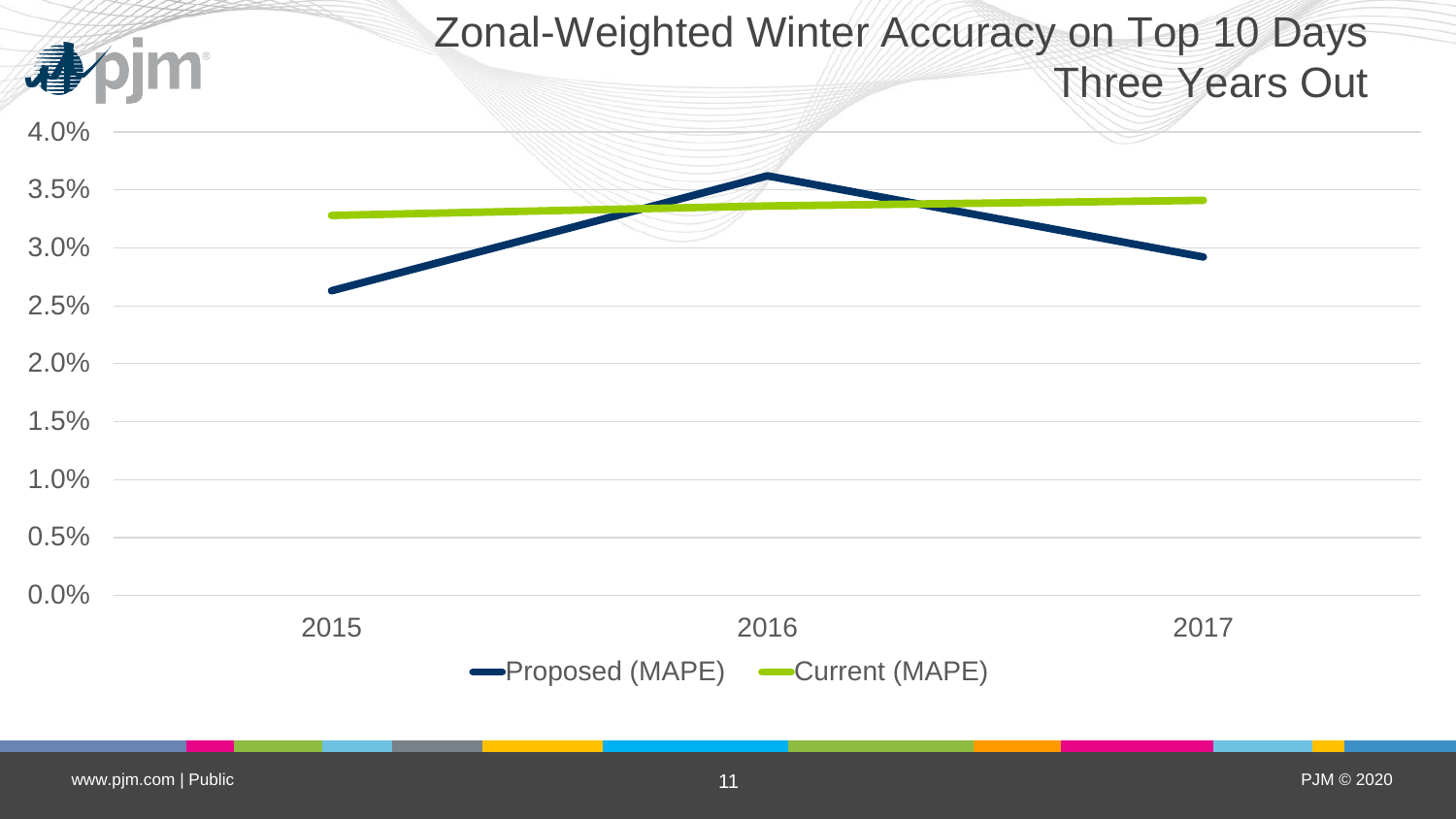## Winter Accuracy on Top 10 Days 尋 Three Years Out 12% **Proposed Current** 10% 8% 6% 4% 2% 0% AE AEP APS ATSI BGE COMED DAYTON DPL DQE DUKE EKPC JCPL METED PECO PENLC PEPCO PL PS RECO UGI VEPCO